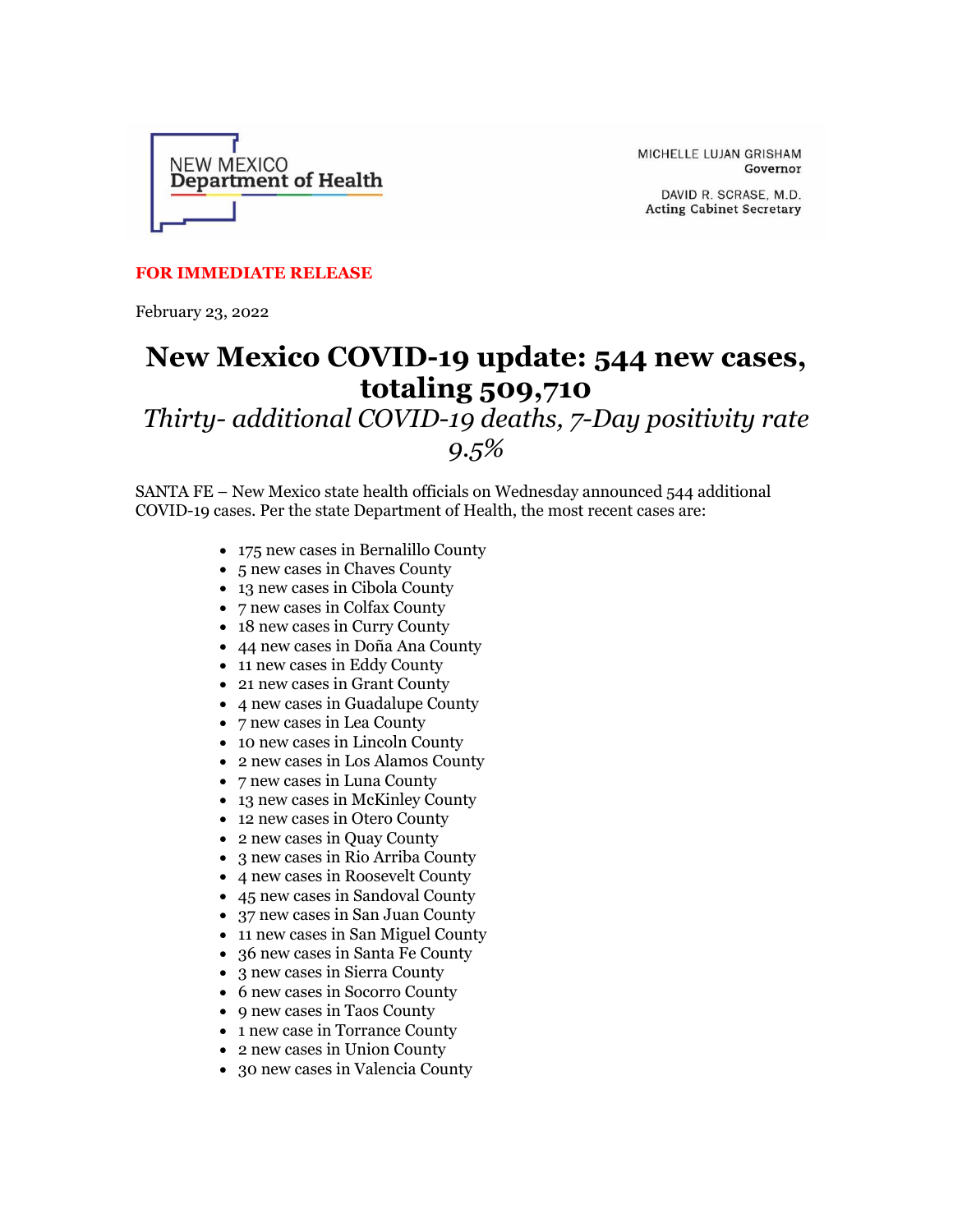- 2 new cases among individuals held by federal agencies at the Otero County Federal Prison Facility
- 2 new cases among individuals held by federal agencies at the Torrance County Detention Facility
- 1 new case among New Mexico Corrections Department inmates at the Central New Mexico Correctional Facility in Valencia County
- 1 new case among New Mexico Corrections Department inmates at the Penitentiary of New Mexico in Santa Fe County

The Department of Health on Wednesday reported thirty- additional deaths in New Mexico related to COVID-19:

Twenty- recent deaths:

- A female in her 50s from Bernalillo County. The individual was hospitalized and had underlying conditions.
- A male in his 80s from Bernalillo County. The individual was hospitalized and had underlying conditions.
- A female in her 90s from Bernalillo County. The individual had underlying conditions.
- A male in his 90s from Bernalillo County. The individual was hospitalized.
- A male in his 30s from Cibola County. The individual was hospitalized and had underlying conditions.
- A female in her 60s from Doña Ana County. The individual was hospitalized and had underlying conditions.
- A male in his 30s from Eddy County. The individual was hospitalized.
- A male in his 70s from Lea County. The individual had underlying conditions.
- A male in his 60s from Lincoln County. The individual was hospitalized and had underlying conditions.
- A female in her 90s from McKinley County.
- A male in his 50s from Otero County. The individual was hospitalized.
- A female in her 70s from Otero County. The individual was hospitalized.
- A female in her 80s from Rio Arriba County.
- A female in her 90s from Sandoval County. The individual was hospitalized.
- A male in his 70s from San Juan County. The individual had underlying conditions.
- A male in his 60s from San Miguel County. The individual was hospitalized.
- A female in her 30s from Santa Fe County. The individual had underlying conditions.
- A male in his 90s from Sierra County. The individual was hospitalized.
- A female in her 80s from Valencia County.
- A male in his 90s from Valencia County.

Ten\* deaths > 30 days:

- A female in her 30s from Bernalillo County. The individual had underlying conditions.
- A male in his 50s from Bernalillo County. The individual was hospitalized and had underlying conditions.
- A second male in his 50s from Bernalillo County.
- A male in his 60s from Bernalillo County.
- A male in his 20s from Cibola County. The individual had underlying conditions.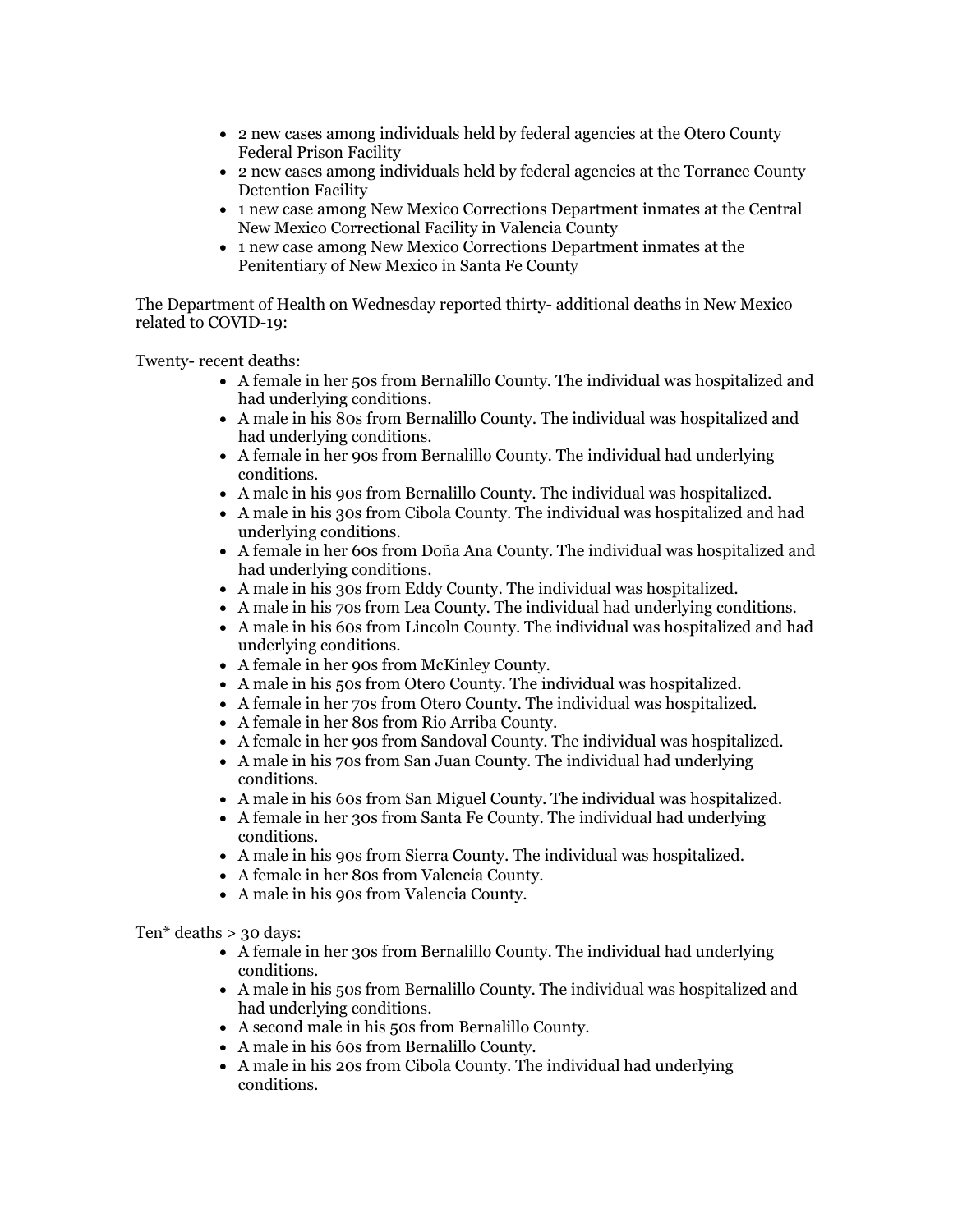- A female in her 60s from Curry County. The individual was hospitalized and had underlying conditions.
- A male in his 60s from Sandoval County. The individual was hospitalized and had underlying conditions.
- A male in his 80s from Taos County. The individual was hospitalized and had underlying conditions.
- A female in her 40s from Union County. The individual had underlying conditions.
- A male in his 50s from Union County.

The number of deaths of New Mexico residents related to COVID-19 is now 6,851.

\*COVID related deaths are reported when a death certificate has been issued and some death certificates are delayed due to insufficient information.

The ten ZIP codes across the state with the most COVID-19 cases on Wednesday, Feb. 23 are:

- $87114 25$
- $87121 25$
- $87124 20$
- $87401 19$
- $87031 18$
- 88101 18
- 87120 17
- $87111 16$
- $87144 14$
- $\bullet$  87505 14

Daily case counts and test numbers are raw data based on information the state receives today - meaning data that has not yet been scrutinized to identify potential duplicates or latearriving positives or negatives. Including the above newly reported cases, New Mexico has now had a total of 509,710 COVID-19 cases:

- Bernalillo County: 144,122
- Catron County: 401
- Chaves County: 21,204
- Cibola County: 6,784
- Colfax County: 2,368
- Curry County: 12,438
- De Baca County: 566
- Doña Ana County: 62,015
- Eddy County: 16,903
- Grant County: 6,481
- Guadalupe County: 1,078
- Harding County: 74
- Hidalgo County: 1,065
- Lea County: 19,053
- Lincoln County: 5,121
- Los Alamos County: 2,610
- Luna County: 6,623
- McKinley County: 25,332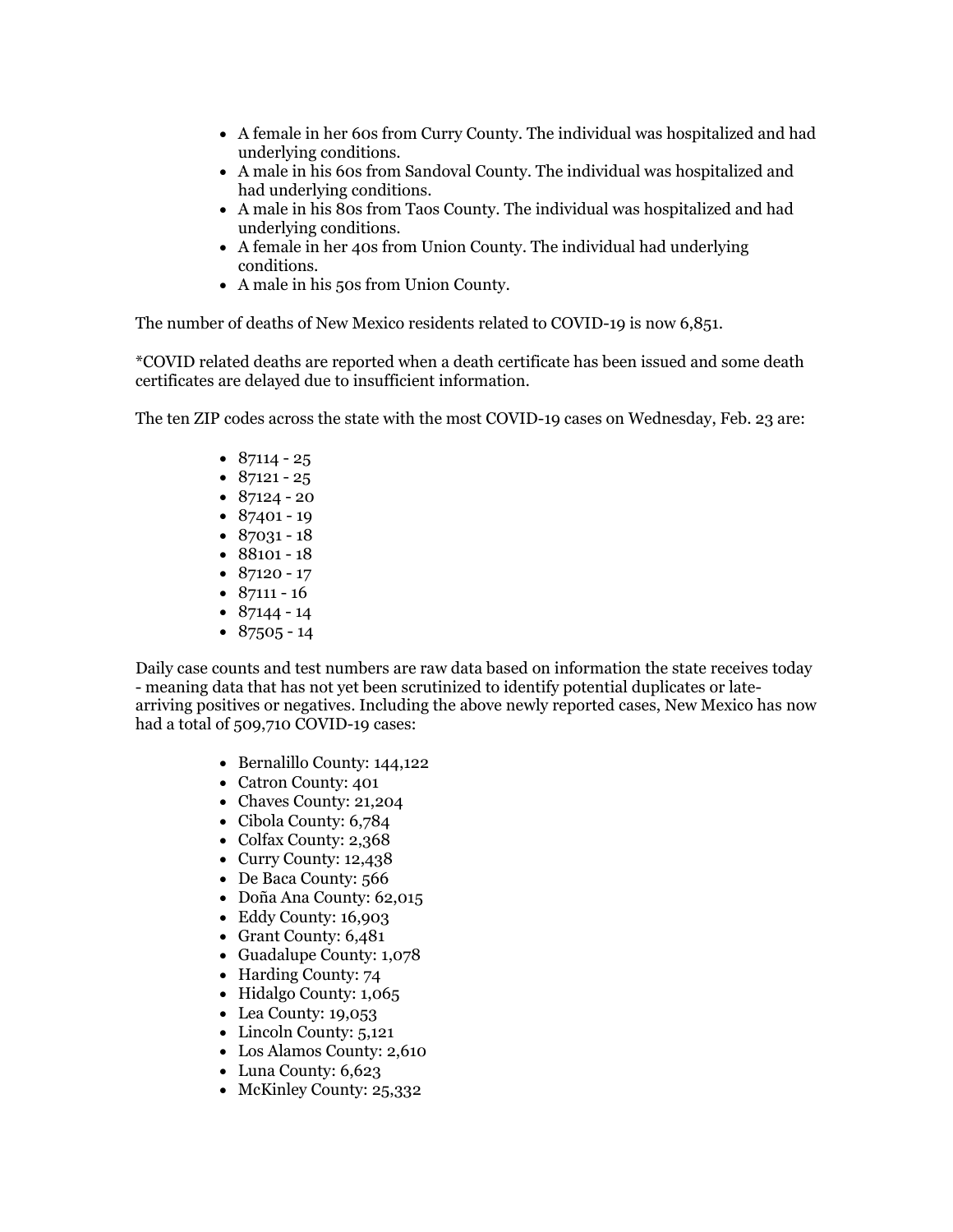- Mora County: 742
- Otero County: 13,145
- Quay County: 1,966
- Rio Arriba County: 9,618
- Roosevelt County: 4,940
- Sandoval County: 32,764
- San Juan County: 39,976
- San Miguel County: 5,623
- Santa Fe County: 27,505
- Sierra County: 2,003
- Socorro County: 3,756
- Taos County: 5,224
- Torrance County: 2,645
- Union County: 768
- Valencia County: 18,226

County totals are subject to change upon further investigation and determination of residency of individuals positive for COVID-19.

The Department of Health currently reports the following numbers of COVID-19 cases among individuals held by federal agencies at the following facilities:

- Cibola County Correctional Center: 539
- Otero County Federal Prison Facility: 614
- Otero County Processing Center: 917
- Torrance County Detention Facility: 417

The Department of Health currently reports the following numbers of COVID-19 cases among individuals held by the New Mexico Corrections Department at the following facilities:

- Central New Mexico Correctional Facility in Valencia County: 486
- Guadalupe County Correctional Facility: 328
- Lea County Correctional Facility: 933
- Northeast New Mexico Correctional Facility in Union County: 221
- Northwest New Mexico Correctional Center in Cibola County: 187
- Otero County Prison Facility: 589
- Penitentiary of New Mexico in Santa Fe County: 275
- Roswell Correctional Center: 368
- Southern New Mexico Correctional Facility in Doña Ana County: 313
- Springer Correctional Center in Colfax County: 271
- Western New Mexico Correctional Facility in Cibola County: 113

As of today, there are 350 individuals hospitalized in New Mexico for COVID-19. This number may include individuals who tested positive for COVID-19 out of state but are currently hospitalized in New Mexico. This number does not include New Mexicans who tested positive for COVID-19 and may have been transferred to a hospital out of state.

As of today, there are 440,894 COVID-19 cases designated as having recovered by the New Mexico Department of Health.